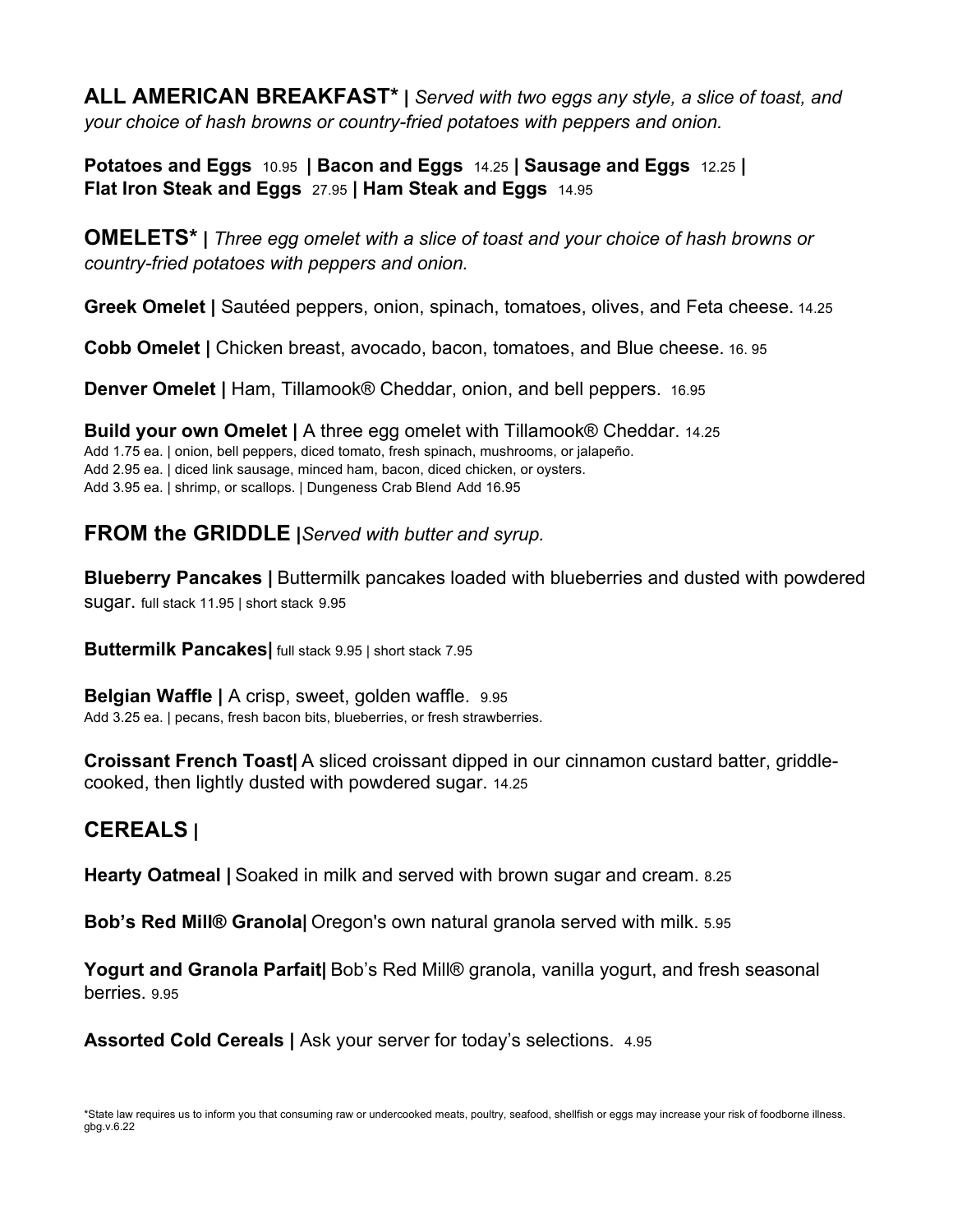# **GEORGIE'S SPECIALTIES\* |**

**Vegetarian Scramble|** Three eggs scrambled with tomato, green onion, bell peppers, broccoli, asparagus, and melted Tillamook® Cheddar cheese. Served with a slice of toast and your choice of hash browns or country-fried potatoes with peppers and onion. 16.95

**Eggs Benedict |** The classic with a split English muffin topped with ham, two poached eggs and hollandaise sauce. Served with your choice of hash browns or country-fried potatoes with peppers and onion. 16.95

**Chicken Fried Steak and Eggs|** You'll need a big appetite and two plates for this one! Local cube steak with our own buttermilk breading, deep-fried to a golden brown and topped with country gravy. Served with a slice of toast, two eggs, and your choice of hash browns or country-fried potatoes with peppers and onion. 23.95

**Joe's Special | Grass-fed ground beef, fresh spinach, chopped onion, and scrambled eggs** topped with Tillamook® Cheddar. Served with a slice of toast and your choice of hash browns or country-fried potatoes with peppers and onion. 19.95

**Dungeness Crab Benedict |** Two poached eggs on an English muffin topped with hollandaise sauce and Dungeness crab blend. Served with your choice of hash browns or country-fried potatoes with peppers and onion. 30.95

**Country Bread Bowl |** Three eggs scrambled with bacon, sausage, country-fried potatoes, onion, and peppers in a fresh baked sourdough bread bowl topped with country gravy and melted Tillamook® Cheddar. 18.95

**Corned Beef and Potato Hash |** Large chunks of slow-cooked local corned beef brisket mixed with onion, peppers, and country-fried potatoes. Topped with two poached eggs and Tillamook® white Cheddar. Served with a slice of toast. 19.95

**Coastal Bread Bowl |** Crabmeat, shrimp, scallops, country-fried potatoes, peppers, and onions scrambled with three eggs in a fresh baked sourdough bread bowl topped with rich hollandaise sauce. 23.95

**Vegetable Hash |** Sautéed peppers, asparagus, onions, zucchini, broccoli, spinach, and country fried potatoes topped with two poached eggs. Served with a slice of toast. 14.95